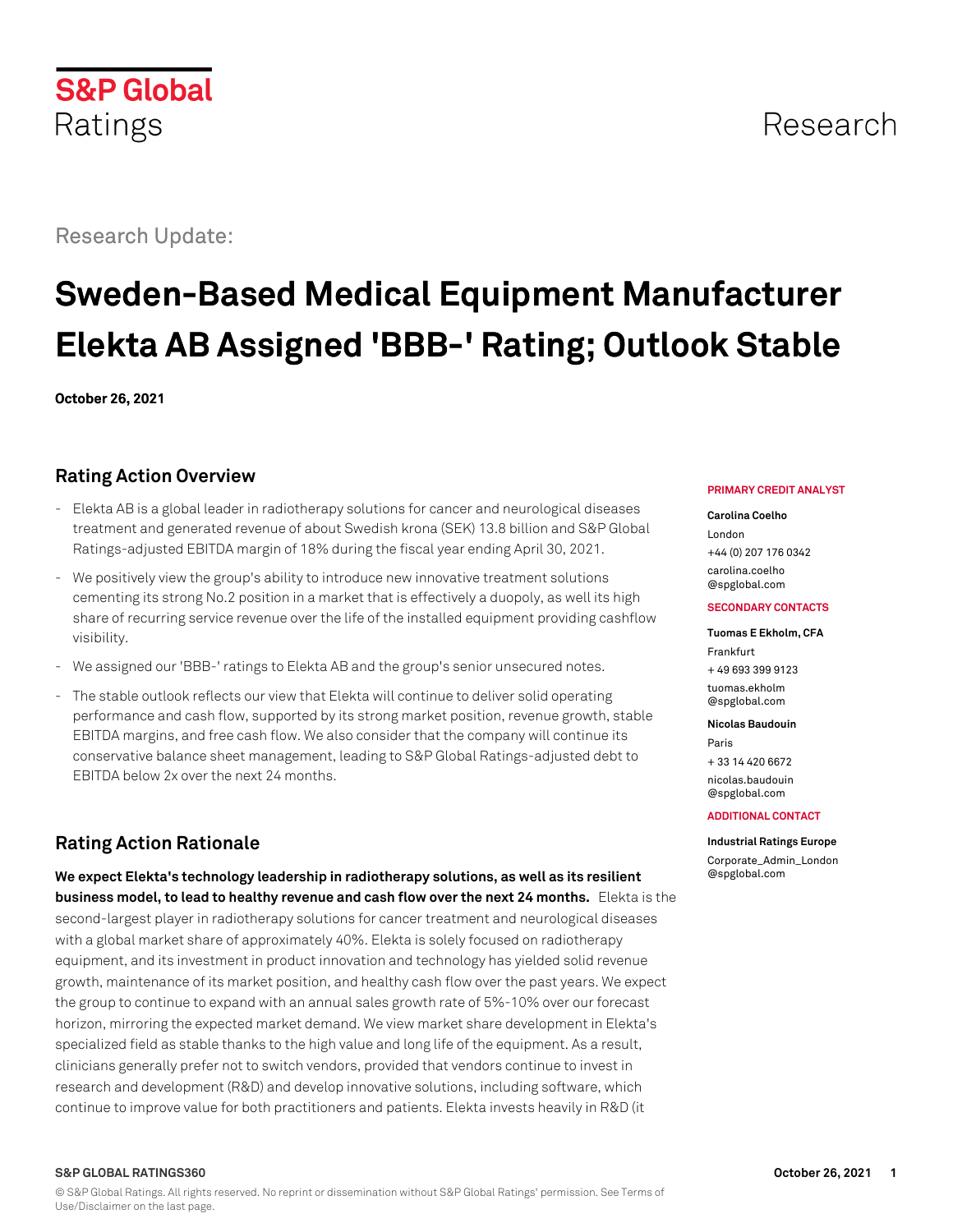reported annual R&D investments of about 10%-12% of revenue), enabling the company to remain competitive in the marketplace and retain its market share, with late gains in the share of new installations stemming from the company's introduction of innovative technologies, notably the product platform Unity. Elekta's global installed base of radiotherapy machines ranks second only to Varian Medical Systems (Siemens Healthineers) at approximately 4,750 units versus about 8,854 units of Varian in the fiscal year ended April 30, 2021. We also note that Elekta's revenue is split between solutions (sale of radiotherapy equipment and software) and services (maintenance, software updates, logistics, and training). The latter services are typically provided during the 10 to fifteen years following the sale of the equipment. Service sales through maintenance contracts for the installed equipment are a highly visible and recurring source of revenue and constituted 41% of total sales in the fiscal year ended April 30, 2021. Service revenue further carries a significantly higher operating margin than the equipment sales and shows low cashflow volatility.

**Elekta's small scale and lack of diversification in terms of product offering constrain the**

**rating.** Elekta's largest market is Europe, Middle East, and Africa, accounting for about 37% of revenue, followed by Asia-Pacific (35%), and North and South America (28%). We view this diversification as positive, in particular because Elekta has strong presence in all main health care markets. In addition, as part of its strategy, Elekta aims to expand its presence in emerging markets that present higher revenue growth opportunities, whereas the group's presence in developed markets remains a source of predictable revenue. Elekta's main downside relative to peers in the high technology healthcare equipment space is its small size. While Elekta's revenue, as adjusted by S&P Global Ratings, was \$1.6 billion and adjusted EBITDA stood at \$288 million the last fiscal year, rated medical technology peers such as Hologic, Illumina, and Teleflex have S&P Global Ratings-adjusted revenue of \$2.5 billion-\$4.0 billion and adjusted EBITDA at \$0.7 billion-\$1.6 billion. Additionally, groups manufacturing high-end equipment like Elekta, such as Siemens Healthineers and Philips, have a significantly larger scale of operations. Elekta's operating margins (S&P Global Ratings-adjusted EBITDA margin of 18%) are lower than the industry average for medical equipment, but comparable with those of other players producing similar types of high-value equipment. We view scale as an important factor because larger groups are better positioned to leverage their R&D spending across product lines and develop complementary services like software and artificial intelligence (AI) solutions, which are an integral part of the solution offering and will continue to gain importance in the marketplace. That said, Elekta has demonstrated its ability to innovate, introduce new products, and successfully compete in its focused market, which will mitigate the disadvantages of the group's smaller scale through development and operational partnerships. Nevertheless, we view a smaller player like Elekta to be potentially more exposed to unforeseen negative events, such as an unsuccessful introduction of a new product line or introduction of a more technological advanced solution by a competitor.

**We believe the radiotherapy treatment market presents good growth opportunities driven by demographic trends, and barriers to entry remain high.** The global radiotherapy solutions market amounts to \$7 billion and will likely expand at a 6%-8% annual compound annual growth rate in the next years. The market is concentrated because developing radiotherapy treatment solutions is technologically complex and costly. The high barriers to entry with high technological complexity of products requiring significant R&D investments, as well as complex regulatory pathways, limit the number of potential new competitors. Currently the market is dominated by two players, Varian and Elekta, with a combined market share of more than 90%. Demographic trends, including rising cancer cases and prevalence and ageing of the population, combined with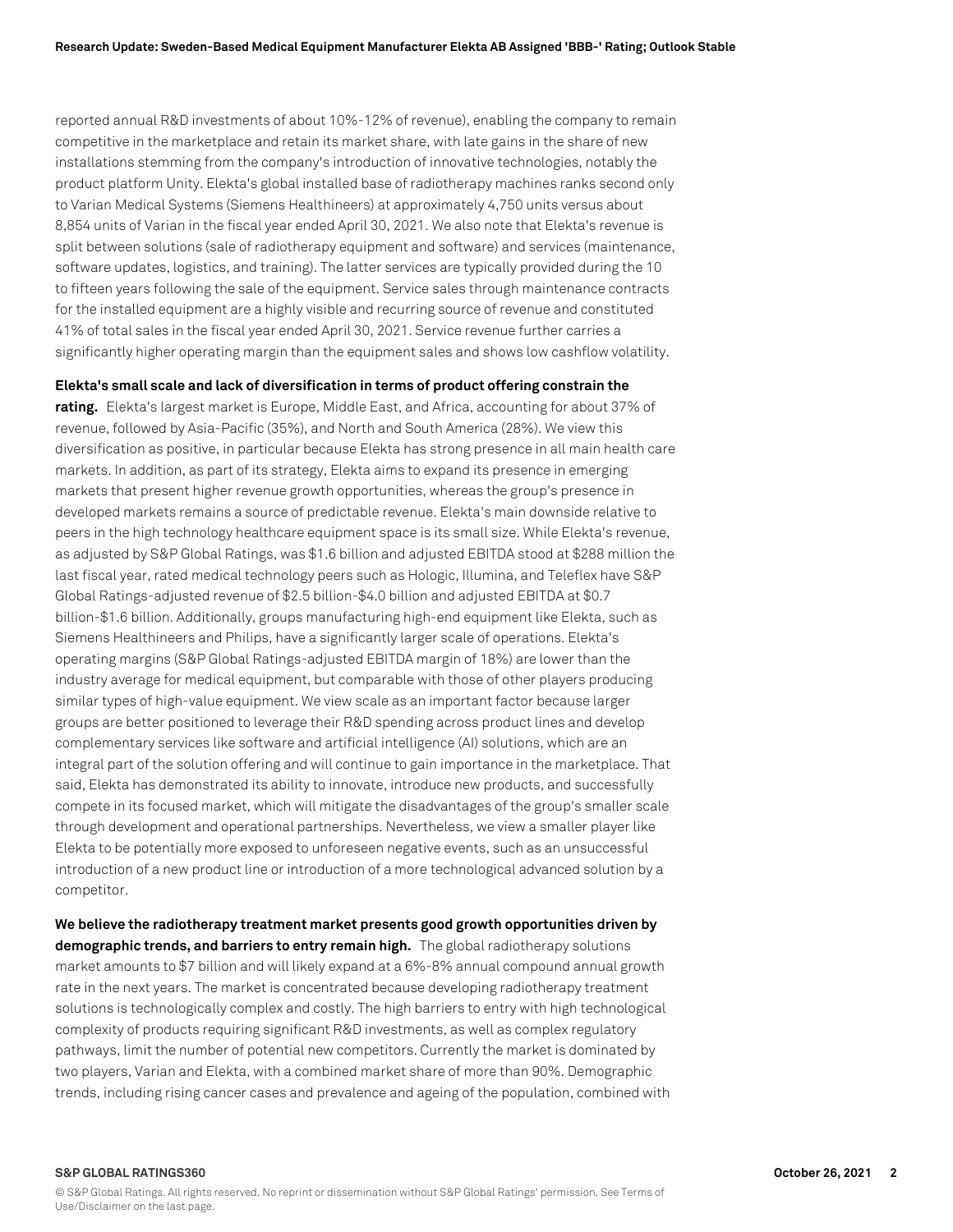the cost-efficient nature of radiotherapy treatment, will be the main drivers for the long-term demand of radiotherapy solutions. Radiotherapy solutions are recommended for more than 50% of cancer patients and are often combined with surgery, chemotherapy, or immunotherapy solutions. Therefore, we view these treatments as complementary to each other and currently do not see a near-term risk of a sudden technological disruption. Moreover, the radiotherapy market is still largely underpenetrated in many geographies, especially in developing economies, presenting a growth opportunity for the market leaders.

**We view low adjusted leverage and stable cash generation as key credit strengths.** We view Elekta's financial profile as a key strength to its credit quality, thanks to the company's low leverage, strong liquidity position, and considerable free cash flow. Despite cancer patients' radiotherapy treatment frequency being negatively affected by anti-COVID-19 measures, such as hospitals being forced to delay the radiotherapy sessions, Elekta's equipment sales remained high and operating performance resilient for the fiscal year ended April 30, 2021. This underlines the stable nature of Elekta's business model. We expect future revenue and EBITDA growth to be driven by increasing Unity platform roll-out and digital solutions market penetration, as well as servicing the existing installed base. We further expect Elekta's continuous investments in R&D to secure its competitiveness in a technologically highly advanced market. We forecast Elekta's capital expenditure (capex) to increase over the next 24 months as the company invests in machinery and equipment to meet heightening demand for equipment installations.

**Elekta's financial policy and dividend policy will remain key factors to shaping its credit**

**metrics.** Elekta's capital allocation decisions will be a key factor influencing credit metrics over the next 12-24 months. Although we have not included any large acquisitions in our forecasts for the next years, we acknowledge that the company has a historical track record of mergers and acquisitions (M&A) and we believe it could pursue a larger debt-funded acquisition that could weaken our adjusted leverage temporarily to above 2x should an attractive M&A opportunity present itself. In addition to this, we view Elekta's dividend policy of distributing more than 50% of net income as dividends to shareholders as relatively shareholder friendly. Nevertheless, we think the group will likely engage in smaller bolt-on acquisitions over the next 24 months, balance investments, shareholder distributions, and M&A with its cash generation and keep S&P Global Ratings-adjusted leverage below 2.0x.

# **Outlook**

The stable outlook reflects our view that Elekta will continue to deliver solid operating performance and cash flow, supported by its strong market position, revenue growth, stable EBITDA margins, and free cash flow. We also expect the group to continue its conservative balance sheet management leading to S&P Global Ratings-adjusted leverage below 2x over the next 24 months.

## **Upside scenario**

We could consider upgrading Elekta if the company demonstrates S&P Global Ratings-adjusted-leverage consistently below 1.5x debt to EBITDA through the cycle, while maintaining S&P Global Ratings-adjusted EBITDA margins consistently near 20%. At the same time, we would expect Elekta's strategy to lead to an increase in scale, diversification, and quality of revenue in terms of solution offerings, sales mix, and share of software and service revenue.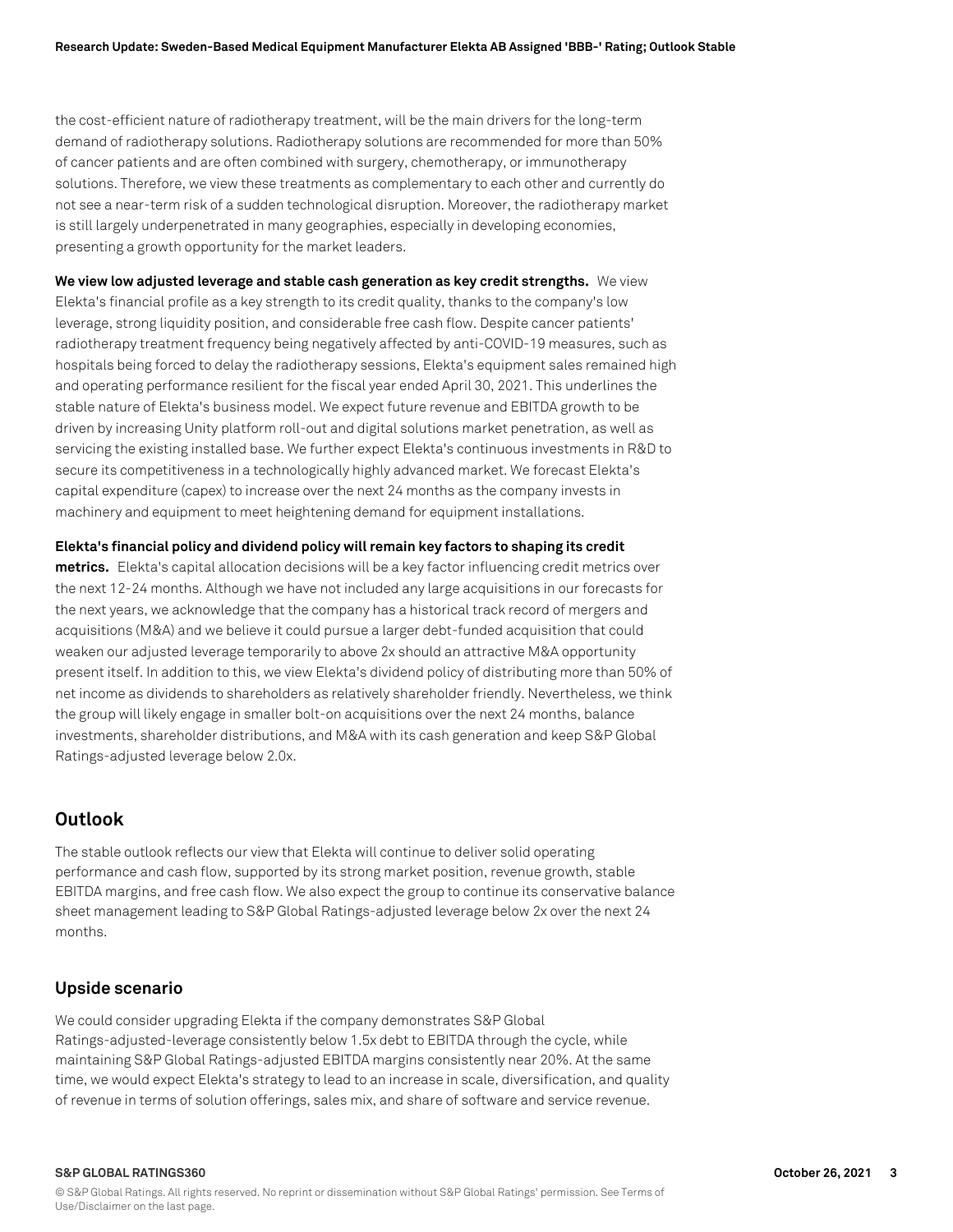# **Downside scenario**

We could lower the rating on Elekta if S&P Global Ratings-adjusted-leverage is consistently above 2x fueled by large debt-funded acquisitions or material increases in discretionary spending, or as a result of investment need or operational decisions to support the group's development that affects margins or capex. We could also lower the rating if Elekta's operating performance weakens due to deterioration in its competitive position, which currently is not a part of our base case.

# **Company Description**

Elekta is a global leader in radiotherapy solutions to cure cancer and neurological diseases, offering advanced solutions and delivering efficient radiotherapy treatments to more than 2 million patients every year. Elekta's equipment is used in more than 7,000 hospitals offering value-creating innovative treatment solutions and AI-supported service supported by Elekta's global service network. Currently, Elekta has more than 4,500 employees globally across 40 different sites.

Table 1

## **Elekta AB--Peer Comparison**

#### **Industry Sector: Healthcare Equipment**

| Fiscal year ended               | --April 30,<br>$2021 - -$ | --Sept. 30,<br>$2020 - -$ |                                           | --Dec. 31, 2020-- |
|---------------------------------|---------------------------|---------------------------|-------------------------------------------|-------------------|
|                                 | Elekta AB (publ)          | Hologic Inc.              | Illumina Inc.                             | Teleflex Inc.     |
| Ratings as of Oct. 25, 2021     | BBB-/Stable/--            |                           | BB+/Stable/-- BBB/Stable/-- BB+/Stable/-- |                   |
| $(Mil.$ \$)                     |                           |                           |                                           |                   |
| Revenue                         | 1,627.5                   | 3,776.4                   | 3,239.0                                   | 2,537.2           |
| <b>EBITDA</b>                   | 288.3                     | 1,628.8                   | 1,110.0                                   | 694.4             |
| Funds from operations (FFO)     | 203.9                     | 1,251.6                   | 958.1                                     | 533.1             |
| Interest expense                | 27.7                      | 118.4                     | 81.9                                      | 71.1              |
| Cash interest paid              | 29.4                      | 111.3                     | 32.9                                      | 84.2              |
| Cash flow from operations       | 221.8                     | 922.3                     | 1,131.1                                   | 463.2             |
| Capital expenditure             | 20.0                      | 156.4                     | 189.0                                     | 90.7              |
| Free operating cash flow (FOCF) | 201.9                     | 765.9                     | 942.1                                     | 372.5             |
| Discretionary cash flow (DCF)   | 120.5                     | 98.0                      | 115.1                                     | 309.3             |
| Cash and short-term investments | 521.6                     | 701.0                     | 3,472.0                                   | 375.9             |
| Debt                            | 293.7                     | 2,536.6                   | 0.0                                       | 2,405.7           |
| Equity                          | 969.2                     | 2,707.3                   | 4,694.0                                   | 3,336.5           |
| <b>Adjusted ratios</b>          |                           |                           |                                           |                   |
| EBITDA margin (%)               | 17.7                      | 43.1                      | 34.3                                      | 27.4              |
| Return on capital (%)           | 17.1                      | 22.6                      | 15.6                                      | 7.6               |
| EBITDA interest coverage (x)    | 10.4                      | 13.8                      | 13.6                                      | 9.8               |
| FFO cash interest coverage (x)  | 7.9                       | 12.2                      | 30.1                                      | 7.3               |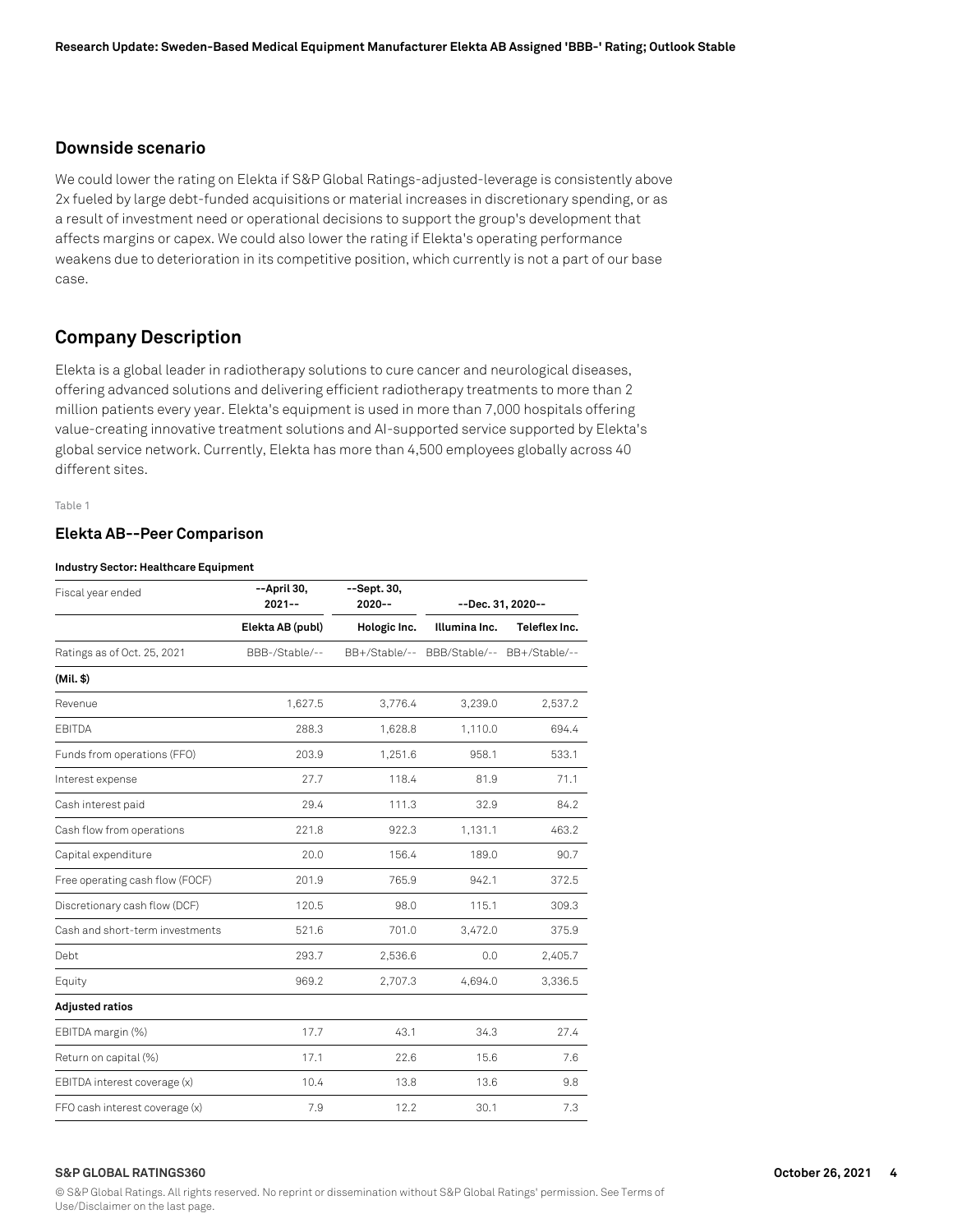#### Table 1

## **Elekta AB--Peer Comparison (cont.)**

| Debt/EBITDA (x)                    | 1.0  | 1.6  | 0.0 | 3.5  |
|------------------------------------|------|------|-----|------|
| FFO/debt (%)                       | 69.4 | 49.3 | N.M | 22.2 |
| Cash flow from operations/debt (%) | 75.5 | 36.4 | N.M | 19.3 |
| FOCF/debt (%)                      | 68.7 | 30.2 | N.M | 15.5 |
| DCF/debt (%)                       | 41.0 | 3.9  | N.M | 12.9 |

N.M.--Not meaningful.

# **Our Base-Case Scenario**

## **Assumptions**

- Global GDP will return to growth by year-end 2021, with the eurozone GDP growing by 5.1%, North American GDP by 5.7%, and Asia-Pacific GDP by 6.7%.
- The radiotherapy treatment market to expand 6%-8% globally, broken down by emerging markets (8%-10%) and developed economies (2%-4%).
- Revenue to rise 7%-9% annually for the next two years, slightly above market growth, reflecting the introduction of innovative products, solid revenue generation from the installed base, and expansion into new countries.
- S&P Global Ratings-adjusted EBITDA margin broadly stable at around 18%-19%.
- S&P Global Ratings-adjusted leverage below 1.5x and slowly declining over the next 24 months, reflecting deleveraging trends.
- Continued structurally negative working capital in the medium term, reflecting payment flows structure.
- Annual capex of 8%-9% of revenue.
- Dividends to common shareholders to remain high, at about 50%-70% of net income.

## **Key Metrics**

Table 2

## **Elekta AB--Key Metrics\***

|                                 | --Fiscal year ends April 30-- |          |          |          |          |
|---------------------------------|-------------------------------|----------|----------|----------|----------|
| Mil. SEK                        | 2020a                         | 2021a    | 2022e    | 2023f    | 2024f    |
| Revenue                         | 14.601.0                      | 13.763.0 | 14.931.4 | 16.308.3 | 17.123.7 |
| <b>FBITDA</b>                   | 2.400.0                       | 2.438.0  | 2.651.5  | 2.993.2  | 3.176.5  |
| Funds from operations (FFO)     | 1.931.0                       | 1.724.0  | 2.002.7  | 2.275.3  | 2.452.3  |
| Cash flow from operations (OCF) | 469.0                         | 1.876.0  | 1.651.7  | 2.392.3  | 2.470.3  |
| Capex                           | 207.0                         | 169.0    | 625.0    | 675.0    | 742.0    |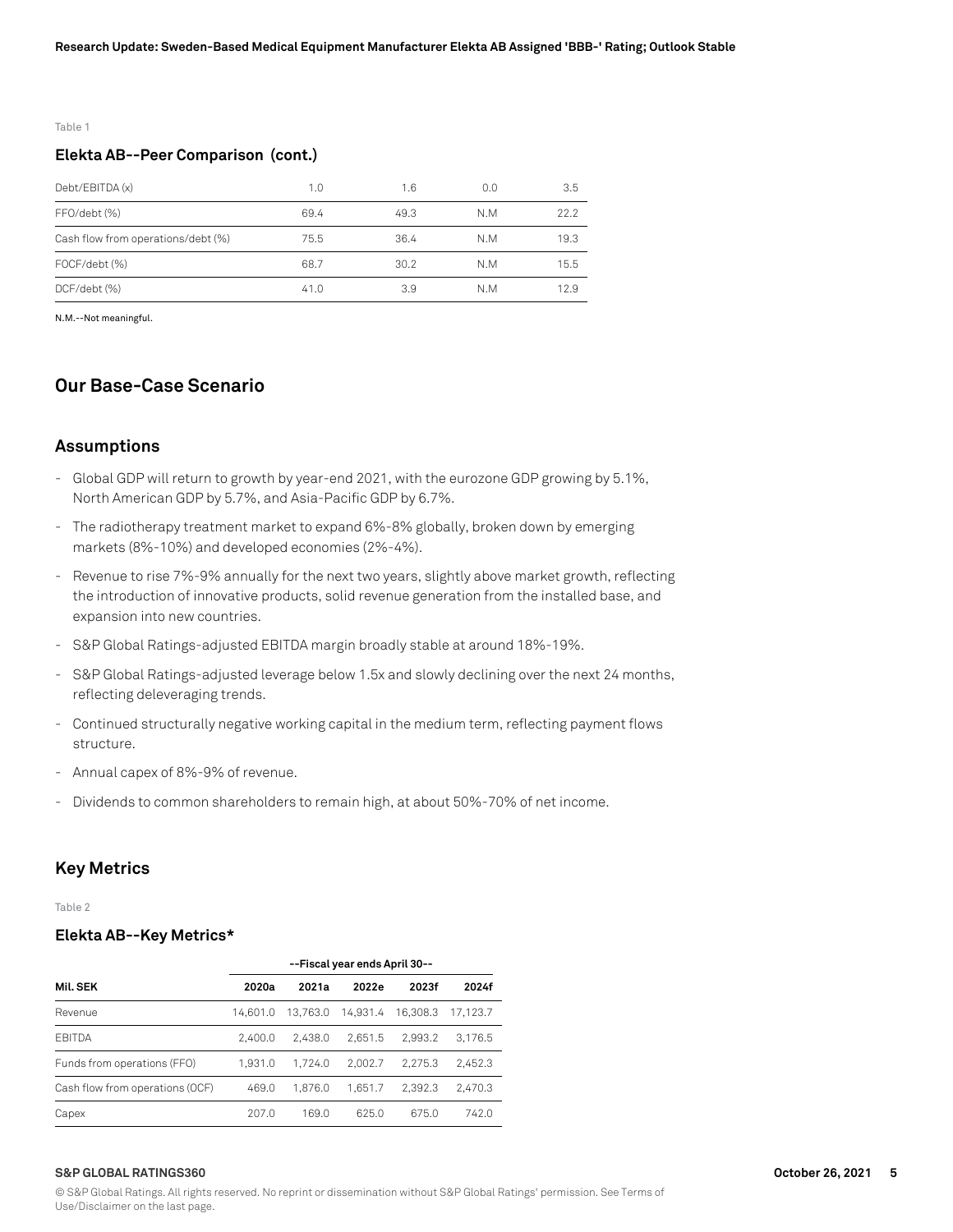#### Table 2

## **Elekta AB--Key Metrics\* (cont.)**

|                                 | --Fiscal year ends April 30-- |         |         |         |         |
|---------------------------------|-------------------------------|---------|---------|---------|---------|
| Mil. SEK                        | 2020a                         | 2021a   | 2022e   | 2023f   | 2024f   |
| Free operating cash flow (FOCF) | 262.0                         | 1,707.0 | 1,026.7 | 1,717.3 | 1,728.3 |
| Dividends                       | 688.0                         | 688.0   | 795.3   | 1,043.8 | 1,182.0 |
| Discretionary cash flow (DCF)   | (426)                         | 1.019.0 | 231.4   | 673.4   | 546.4   |
| Debt                            | 3,770.0                       | 2.483.4 | 2.846.8 | 2.878.4 | 3.024.4 |
| Annual revenue growth (%)       | 7.7                           | (5.7)   | 8.5     | 9.2     | 5.0     |
| EBITDA margin (%)               | 16.4                          | 17.7    | 17.8    | 18.4    | 18.6    |
| Debt/EBITDA (x)                 | 1.6                           | 1.0     | 1.1     | 1.0     | 1.0     |
| FFO/debt (%)                    | 51.2                          | 69.4    | 70.3    | 79.0    | 81.1    |
| FFO cash interest coverage (x)  | 10.3                          | 7.9     | 16.5    | 18.5    | 19.9    |
| EBITDA interest coverage (x)    | 11.1                          | 10.4    | 20.3    | 22.9    | 24.3    |
| OCF/debt (%)                    | 12.4                          | 75.5    | 58.0    | 83.1    | 81.7    |
| FOCF/debt (%)                   | 6.9                           | 68.7    | 36.1    | 59.7    | 57.1    |
| DCF/debt (%)                    | (11.3)                        | 41.0    | 8.1     | 23.4    | 18.1    |

\*All figures adjusted by S&P Global Ratings. SEK--Swedish krona. a--Actual. e--Estimate. f--Forecast.

# **Liquidity**

We assess Elekta's liquidity as strong, assuming the following:

- Liquidity sources to uses for the upcoming 12 months of 1.5x or more, and remaining above 1.0x over the subsequent 12 months.
- Sources remaining higher than uses, even if forecast EBITDA declines by 30%.
- Sufficient covenant headroom for forecast EBITDA to decline by 30% without the group breaching coverage tests, and debt at least 25% below covenant limits.
- The likely ability to absorb high-impact, low-probability events without refinancing.
- Well-established, solid relationships with banks.
- Generally prudent risk management.

Sources of liquidity over the next 12-24 months include:

- Cash on the balance sheet of about SEK4.4 billion as of May 1, 2021.
- Undrawn revolving credit facility (RCF) of about SEK2.0 billion maturing in 2024.
- Positive FFO of about SEK2.5 billion in 2022.

Uses of liquidity include:

- Working capital requirement of about SEK350 million in the next 12 months and working capital inflows of about SEK100 million in 2023.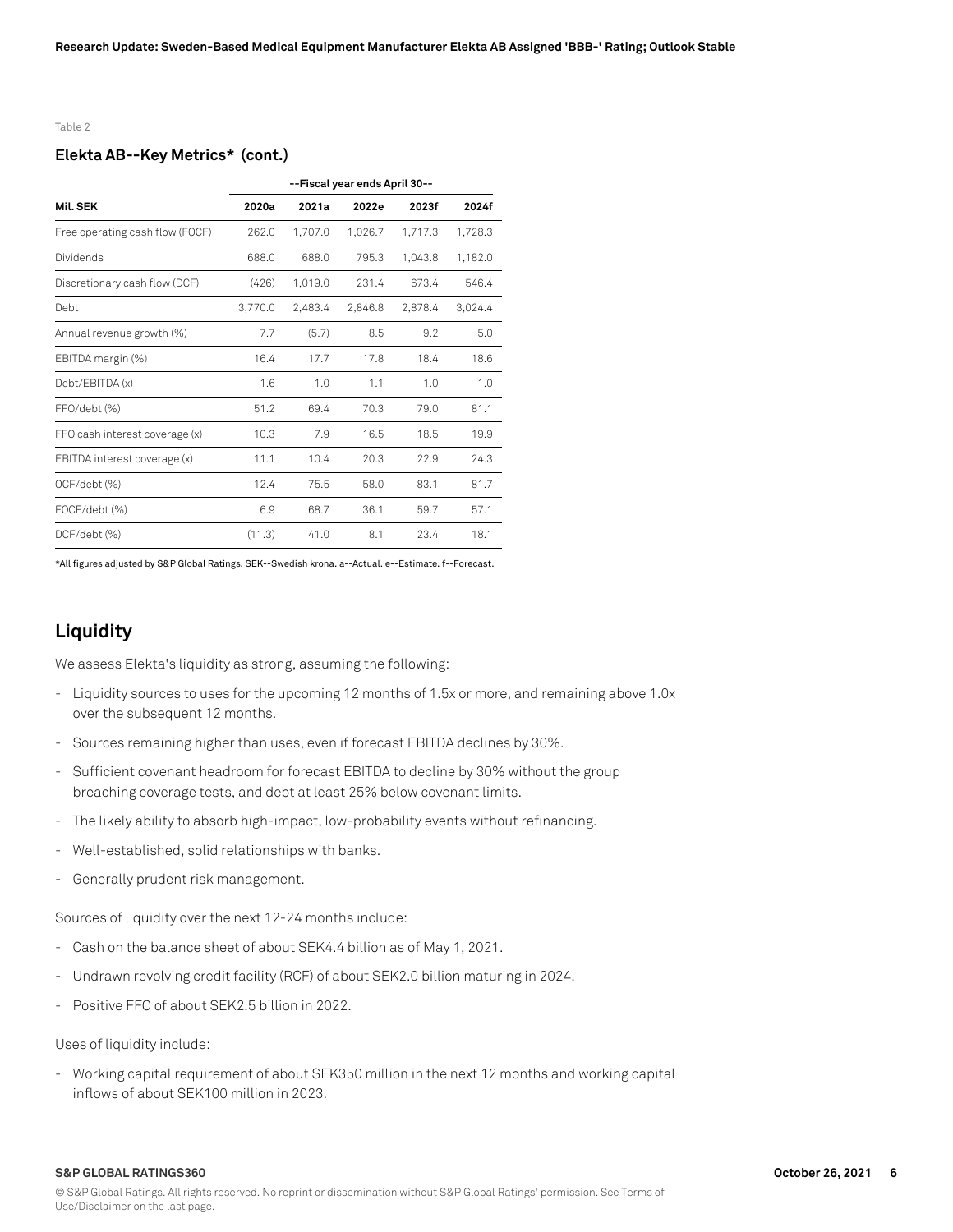- Debt maturing in the next 12 months in the amount of SEK1.8 billion. In addition to this, within 24 months, SEK500 million of debt will mature.
- Annual capex of about SEK1.3 billion in the next 12 months.
- Dividends of about SEK800 million in the next 12 months.

# **Covenants**

The company has ample headroom under its RCF covenant.

# **Environmental, Social, And Governance**

ESG factors have an overall neutral influence on our credit rating analysis of Elekta. We view Elekta as well positioned to face any risks arising from ESG issues within the health care equipment subsector. We do not believe the company is more or less exposed to these risks than the overall subsector. We note radiotherapy treatment solutions do have an important role in health care because the number of cancer patients has risen due to demographic trends and heightening demand for these therapies in emerging markets. Also, Elekta's governance is satisfactory, in our view, and the framework in place enables the company to successfully implement its strategy and maintain profitable growth through innovation.

# **Issue Ratings - Subordination Risk Analysis**

We align the issue level ratings on the senior unsecured notes with the 'BBB-' issuer credit rating on Elekta. Considering the low leverage of the group and the fact that there is no secured debt we know of in the group's debt structure, we do not see a meaningful risk of subordination to unsecured notes.

# **Ratings Score Snapshot**

# **Issuer Credit Rating: BBB-/Stable/--**

## **Business risk: Fair**

- Country risk: Low risk
- Industry risk: Low risk
- Competitive position: Fair

## **Financial risk: Minimal**

- Cash flow/Leverage: Minimal

## **Anchor: bbb**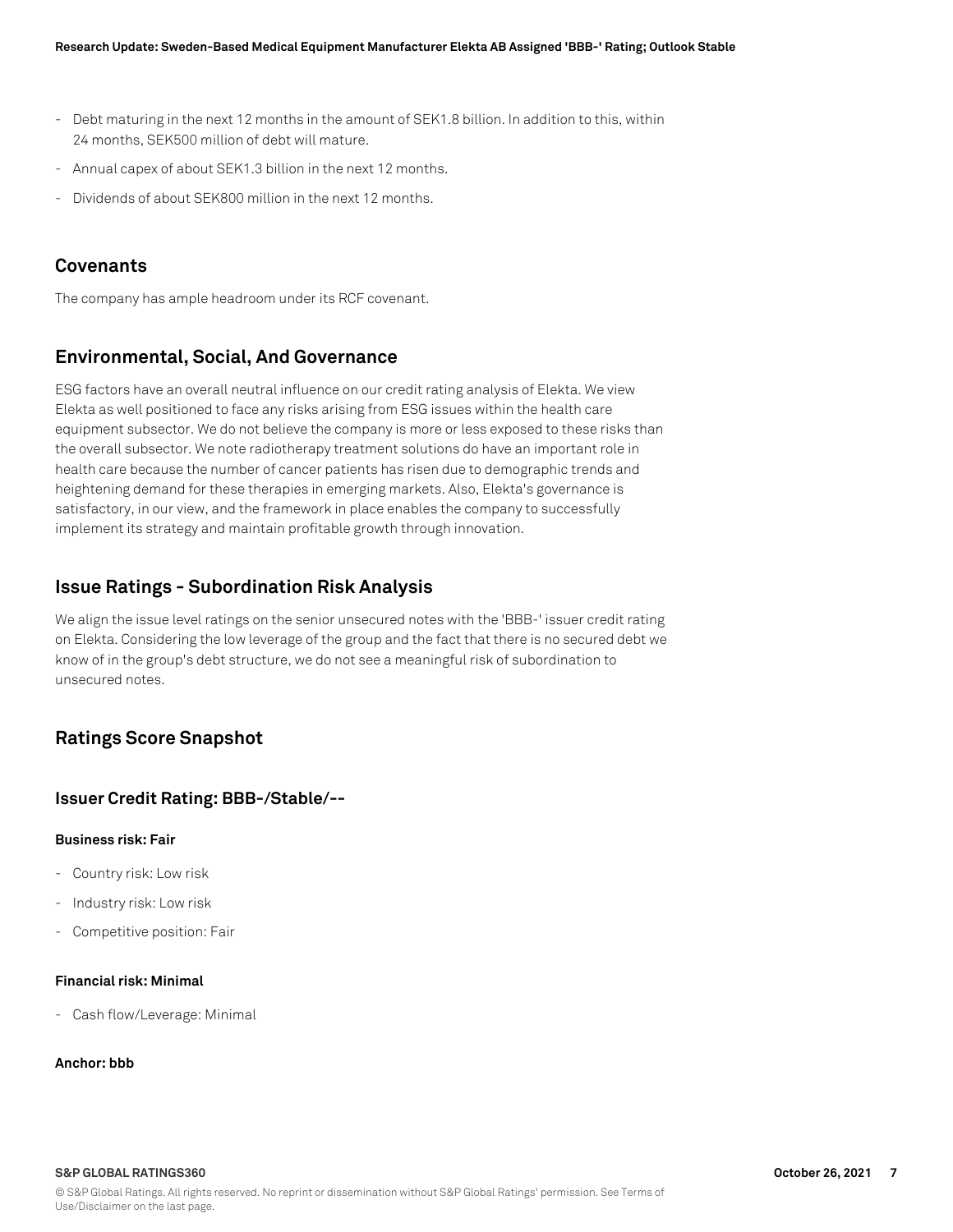## **Modifiers**

- Diversification/Portfolio effect: Neutral (no impact)
- Capital structure: Neutral (no impact)
- Liquidity: Strong (no impact)
- Financial policy: Neutral (no impact)
- Management and governance: Satisfactory (no impact)
- Comparable rating analysis: Negative (-1 notch)

# **Related Criteria**

- General Criteria: Environmental, Social, And Governance Principles In Credit Ratings, Oct. 10, 2021
- General Criteria: Group Rating Methodology, July 1, 2019
- Criteria | Corporates | General: Corporate Methodology: Ratios And Adjustments, April 1, 2019
- Criteria | Corporates | General: Reflecting Subordination Risk In Corporate Issue Ratings, March 28, 2018
- Criteria | Corporates | General: Methodology And Assumptions: Liquidity Descriptors For Global Corporate Issuers, Dec. 16, 2014
- General Criteria: Country Risk Assessment Methodology And Assumptions, Nov. 19, 2013
- Criteria | Corporates | General: Corporate Methodology, Nov. 19, 2013
- General Criteria: Methodology: Industry Risk, Nov. 19, 2013
- General Criteria: Methodology: Management And Governance Credit Factors For Corporate Entities, Nov. 13, 2012
- General Criteria: Principles Of Credit Ratings, Feb. 16, 2011
- General Criteria: Stand-Alone Credit Profiles: One Component Of A Rating, Oct. 1, 2010

# **Ratings List**

#### **New Rating; Outlook Action**

| Elekta AB (publ)            |                |
|-----------------------------|----------------|
| <b>Issuer Credit Rating</b> | BBB-/Stable/-- |
| Senior Unsecured            | RRR-           |

Certain terms used in this report, particularly certain adjectives used to express our view on rating relevant factors, have specific meanings ascribed to them in our criteria, and should therefore be read in conjunction with such criteria. Please see Ratings Criteria at www.standardandpoors.com for further information. A description of each of S&P Global Ratings' rating categories is contained in "S&P Global Ratings Definitions" at https://www.standardandpoors.com/en\_US/web/guest/article/-/view/sourceId/504352 Complete ratings information is available to subscribers of RatingsDirect at www.capitaliq.com. All ratings affected by this rating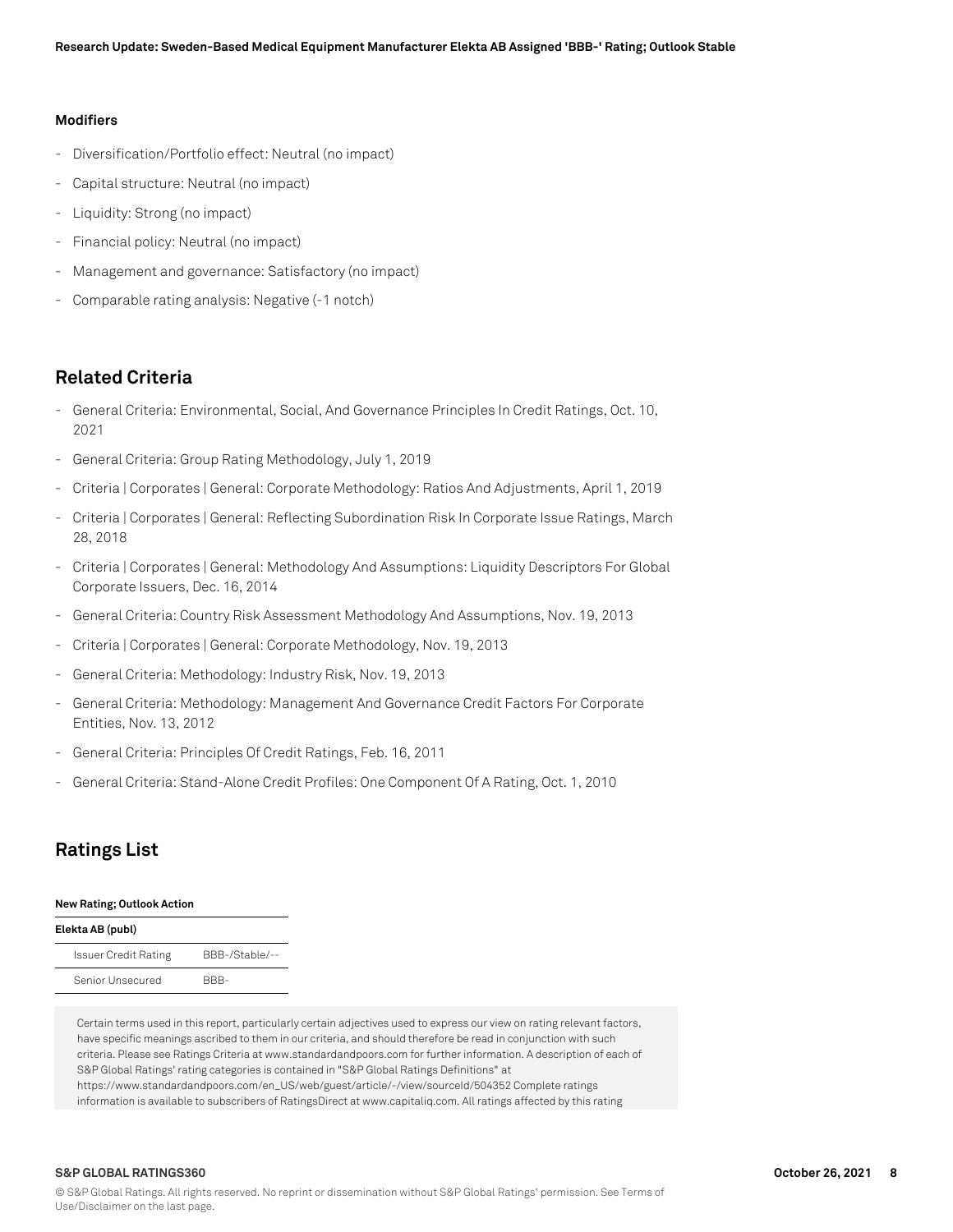#### **Research Update: Sweden-Based Medical Equipment Manufacturer Elekta AB Assigned 'BBB-' Rating; Outlook Stable**

action can be found on S&P Global Ratings' public website at www.standardandpoors.com. Use the Ratings search box located in the left column. Alternatively, call one of the following S&P Global Ratings numbers: Client Support Europe (44) 20-7176-7176; London Press Office (44) 20-7176-3605; Paris (33) 1-4420-6708; Frankfurt (49) 69-33-999-225; Stockholm (46) 8-440-5914; or Moscow 7 (495) 783-4009.